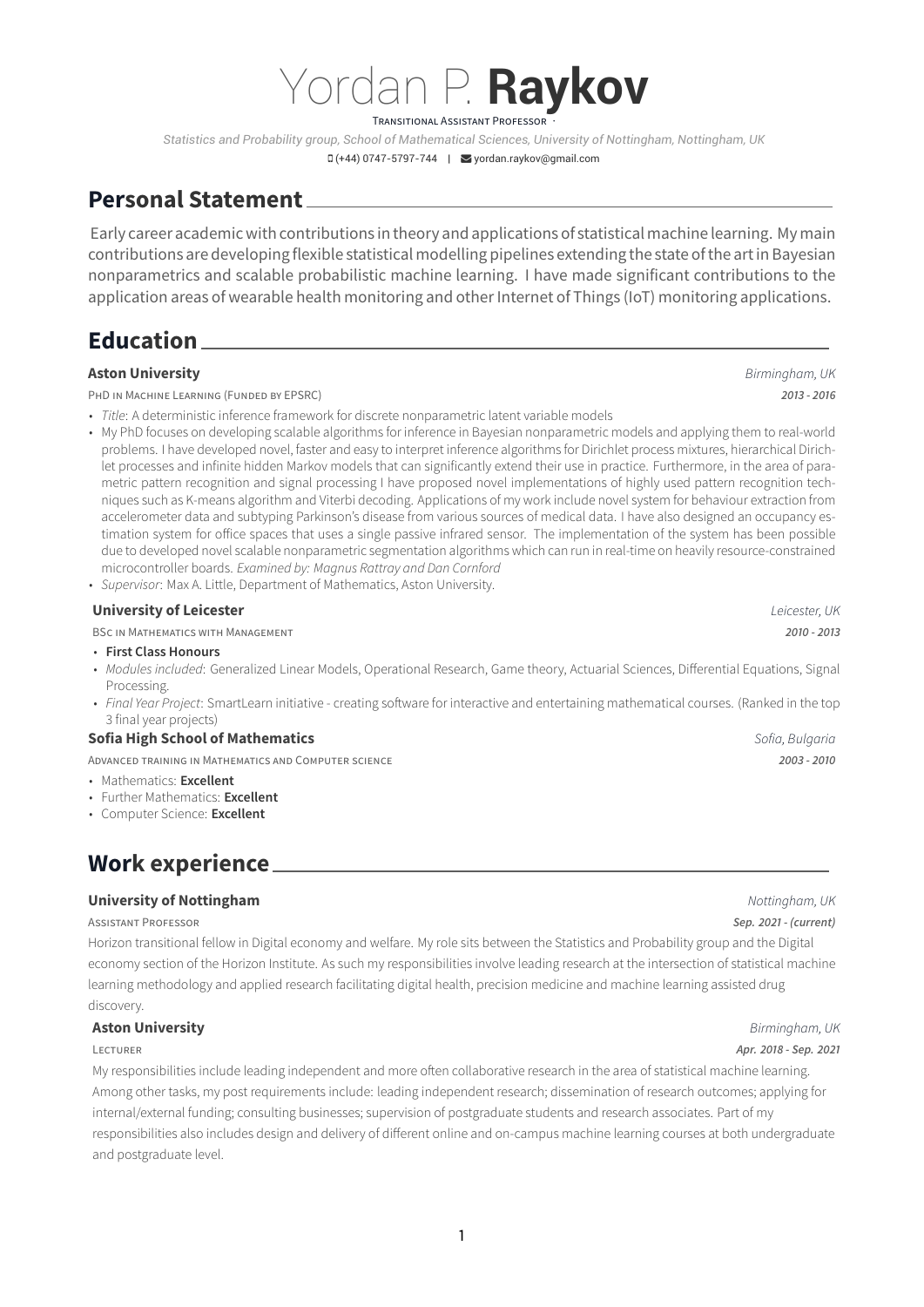### **Aston University** *Birmingham, UK*

POSTDOCTORAL RESEARCH ASSOCIATE *Sep. 2016 - 2018*

My responsibilities involved design and development of machine learning methods for processing data from one of the first home-based studies for passive monitoring of Parkinson's disease. The PD@Home study has been coordinated by Radboud University Nijmegen in Netherlands. As a part of the study Parkinson's patients have been instructed to wear various electronic devices with embedded sensors while performing their normal daily activities. Over a period of 6 months a large set of unsupervised passive monitoring data has been collected with limitted amount of video recordings for validation of patients activities. The methods I develop are currently being used to automate the quality control of the collected data and provide insights for clinicians to the daily behaviours of the patients which are most descriptive for the progression of the disease.

**ARM** *Cambridge, UK* RESEARCH INTERN *Jan. 2016 - Apr. 2016*

I was part of the Research and Development team in ARM headquarters in Cambridge, UK. I was assigned a project related to my previous research on the topic of occupancy estimation in office environments. My responsibilities involved: collecting principled and diversified data sets, testing known machine learning methods, evaluating the feasibility of occupancy estimation using a single passive infrared sensor. In my four months at ARM, I developed a novel machine learning approach (i.e. lead contributor to a patent), to solve the occupancy estimation problem and to create a prototype of a new human counting system.

# **Selected talks and presentations**

12th Conference on Bayesian Nonparametrics, June 2019, Oxford, UK.*Incorporating Contextual Information in Time Series Modelling: AI-iHMM.*(poster)

Conference on Advances in Data Science, May 2019, Manchester, UK. *Probabilistic modelling of gait for remote passive monitoring applications.*(poster)

NeurIPS, BNP@NeurIPS Workshop, December, 2018. *Adaptive probabilistic principal component analysis.*(spotlight) NeurIPS, ML4Health Workshop, December, 2018. *Probabilistic modelling of gait in passive monitoring applications.*

Data Analytics for Future Cities Research, July 2018, Danang, Vietnam. *Passive and active monitoring for remote diagnosis of Parkinson's disease.*(Invited)

ARM Summit 2017, Sep 2017, Cambridge, UK. *Non-invasive real-time occupancy estimation using single PIR motion sensor.*

ARM Summit 2017, Sep 2017, Cambridge, UK. *Unified framework for quality control of behavioural clinimetric tests.*(poster)

Behavioural Signal Processing Workshop, July 2017, Birmingham, UK. *Unsupervised learning for sensor data collected outside the lab.*(Invited)

Scalable statistical inference, Workshop at Isaac Newton Institute for Mathematical Sciences, July 2017, Cambridge, UK. *Exploring statistical principlesfor scaling of deterministic MAP based algorithms.*(poster)(travel award)

11th Conference on Bayesian Nonparametrics, June 2017, Paris, France.*Efficient block inference for Bayesian nonparametric models.*(ISBA travel award)

Conference on Advances in Data Science, May 2017, Manchester, UK. *Non-invasive real-time occupancy estimation using single PIR motion sensor.*(poster)

ACM International Joint Conference on Pervasive and Ubiquitous Computing, Sep 2016, Heidelberg, Germany. *Predicting room occupancy with a single passive infrared (PIR) sensor through behavior extraction.*

Bayesian Nonparametrics: The Next Generation workshop at NIPS, Dec 12, 2015, Montreal, Canada. *Iterative MAP inference for Bayesian nonparametric models.*(poster)

Nonparametric Methods for Large Scale Representation Learning workshop at NIPS, Dec 11, 2015, Montreal, Canada. *MAP for Exponential Family Dirichlet Process Models.*(NIPS travel award)

Research Students' Conference in Probability and Statistics, Aug.l 2015, Leeds, UK. *Scalable inference for hierarchical Dirichlet processes.*

35th Dynamics Days Europe, Sep 2015, Exeter, UK. *Approximate maximum a-posteriori inference for the infinite Hidden Markov Model*.(Invited)

10th Conference on Bayesian Nonparametrics, June 2015, Raleigh, NC, USA. *Fast Approximate MAP Inference for Bayesian Nonparametrics.*(ISBA travel award)

Research Students' Conference in Probability and Statistics, April 2014, Nottingham, UK.*Nonparametric clustering techniques and applications.*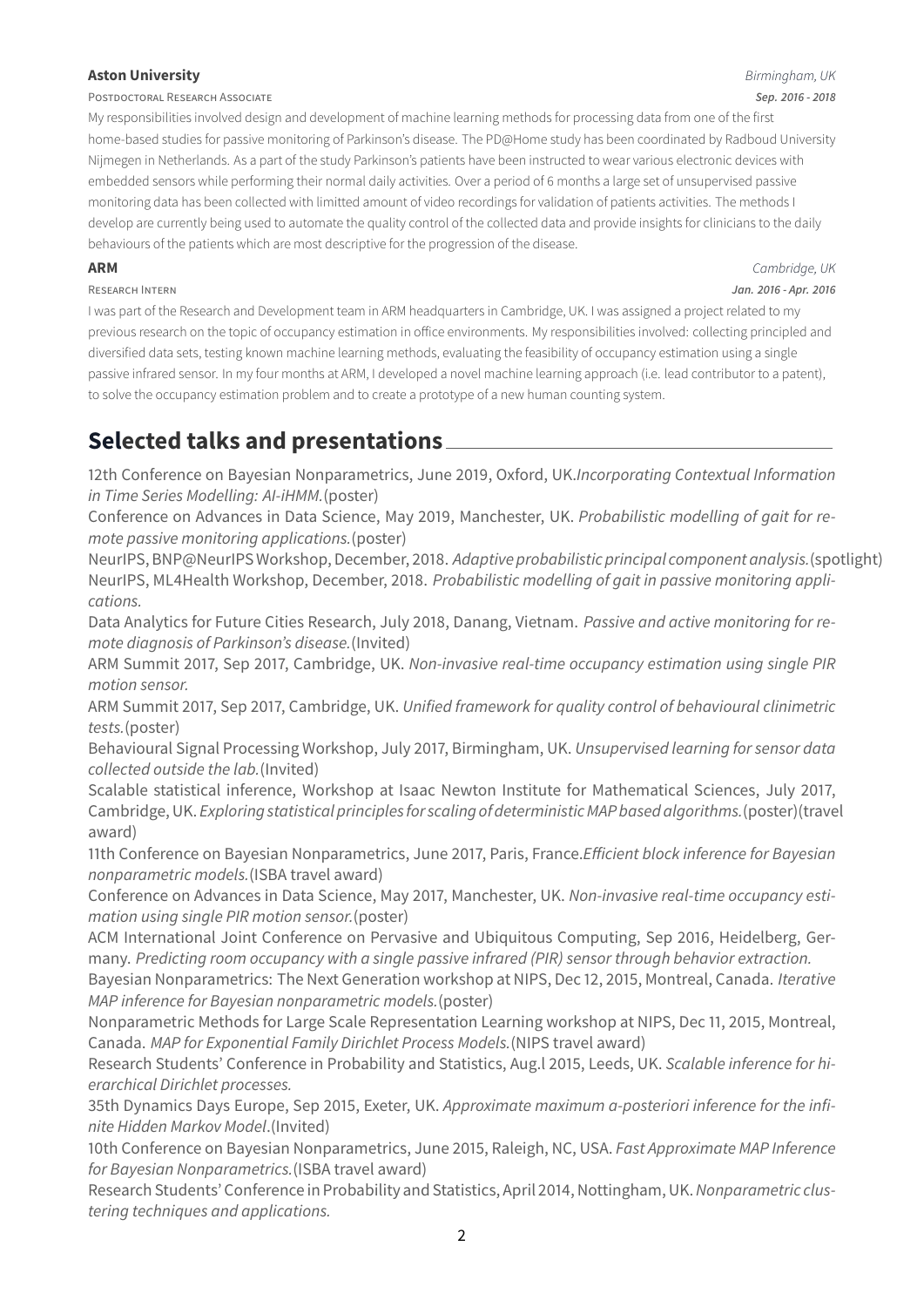Annual meeting at Oxford Parkinson's Disease Research center, April 2014, Oxford University Hospital, UK. *Discovering PD phenotypes with Dirichlet process mixtures. (Invited)*

Workshop on Big data in Cancer, Feb 2014, University of Warwick, UK. *Nonparametric analysis of the ELSA study.*

Workshop on Bayesian Computation, Dec 2013, University of Reading, UK. *Multi-level clustering with Dirichlet processes.*

## **Publications**

Qarout, Y., **Raykov, Y.P.** and Little, M.A., 2021. Few-shot time series segmentation using prototype-defined infinite hidden Markov models. (pre-print at arXiv:2102.03885.)

**Raykov, Y. P.**, Evers, L. J.W., Badawy, R., Bloem, B., Meinders, M. J., Claes, K., Little M. A., Probabilistic modelling of gait for robust passive monitoring in free living daily life, Journal of Biomedical and Health Informatics, 2020, (available at https://ieeexplore.ieee.org/document/9258382)

Farooq, A., **Raykov, Y. P.\***, Raykov, P., Little M. A., Controlling for sparsity in sparse factor analysis models: adaptive latent feature sharing for piecewise linear dimensionality reduction, 2020, *(*in review) Journal of Machine Learning Research, pre-print at https://arxiv.org/abs/2006.12369

Evers, L. J. W., **Raykov, Y. P.**, Krijthe, H. J., Silva de Lima, A. L., Badawy, R., Claes, K., Heskes, T., Little, M. A., Meinders M. J., Bloem, R. B., Real-life gait performance as a digital biomarker for motor fluctuations: the Parkinson@Home validation study. Journal of medical Internet research, 22(10), p.e19068.

Qarout, Y., **Raykov, Y.P.\*** and Little, M.A., 2020. Probabilistic Modelling for Unsupervised Analysis of Human Behaviour in Smart Cities. Sensors, 20(3), p.784.

Krzak, M., **Raykov, Y. P.**, Boukouvalas, A., Cutillo, L. and Angelini, C., 2019. Benchmark and parameter sensitivity analysis of scRNAseq clustering methods. Frontiers in Genetics, 10, p.1253.

Poorjam, A. H., Kavalekalam, M. S., Shi, L., **Raykov, Y. P.**, Jensen, J. R., Little, M. A., Christensen, M. G., 2020. Automatic Quality Control and Enhancement for Voice-Based Remote Parkinson's Disease Detection, Speech Communication

Poorjam, A.H., **Raykov, Y.P.**, Badawy, R., Jensen, J.R., Christensen, M.G. and Little, M.A., 2019, April. Quality Control of Voice Recordings in Remote Parkinson'S Disease Monitoring Using the Infinite Hidden Markov Model. In ICASSP 2019-2019 IEEE International Conference on Acoustics, Speech and Signal Processing (ICASSP) (pp. 805-809). IEEE.

Farooq, A., **Raykov, Y.P.\***, Evers, L.J., Little, M.A., 2018. Adaptive probabilistic principal component analysis, BNP@NeurIPS (All of Bayesian nonparametrics) Workshop at NeurIPS 2018

**Raykov, Y.P.**, Evers, L.J., Badawy, R., Bloem, B.R., Faber, M.J., Claes, K. and Little, M.A., 2018. Probabilistic modelling of gait for remote passive monitoring applications, *to appear in* ML4Health Workshop at NeurIPS 2018

Badawy, R.\*, **Raykov, Y.P.\***, Evers, L.J., Bloem, B.R., Faber, M.J., Zhan, A., Claes, K. and Little, M.A., 2018. Automated Quality Control for Sensor Based Symptom Measurement Performed Outside the Lab. Sensors, 18(4), p.1215.

Leech, C., **Raykov, Y.P.**, Ozer, E., Merrett, V.G., Real-time Room Occupancy Estimation with Bayesian Machine Learning using a Single PIR Sensor and Microcontroller, 2017. IEEE proceedings of Sensor Applications Symposium.

**Raykov, Y.P.**, Boukouvalas, A. and Little, M.A., 2016. Simple approximate MAP inference for Dirichlet processes mixtures. Special issue on Bayesian nonparametrics, Electronic Journal of Statistics, 10(2), pp.3548- 3578.

**Raykov Y.P.**, Boukouvalas, A., Baig, F. and Little, M.A., 2016. What to do when K-means clustering fails: a simple yet principled alternative algorithm. PloS one, 11(9), p.e0162259.

**Raykov, Y.P.**, Ozer, E., Dasika, G., Boukouvalas, A. and Little, M.A., 2016. Predicting room occupancy with a single passive infrared (PIR) sensor through behavior extraction. In Proceedings of the 2016 ACM International Joint Conference on Pervasive and Ubiquitous Computing (pp. 1016-1027). ACM.

**Raykov, Y.P.**, Boukouvalas, A., Little M.A., 'Iterative collapsed MAP inference for Bayesian nonparametrics', NIPS 2015 Workshop on 'Bayesian Nonparametrics: The Next Generation'

**Raykov, Y.P.**, Boukouvalas, A., Little M.A., 'MAP for Exponential Family Dirichlet Process Mixture Models', NIPS 2015 Workshop on 'Nonparametric Methods for Large Scale Representation Learning'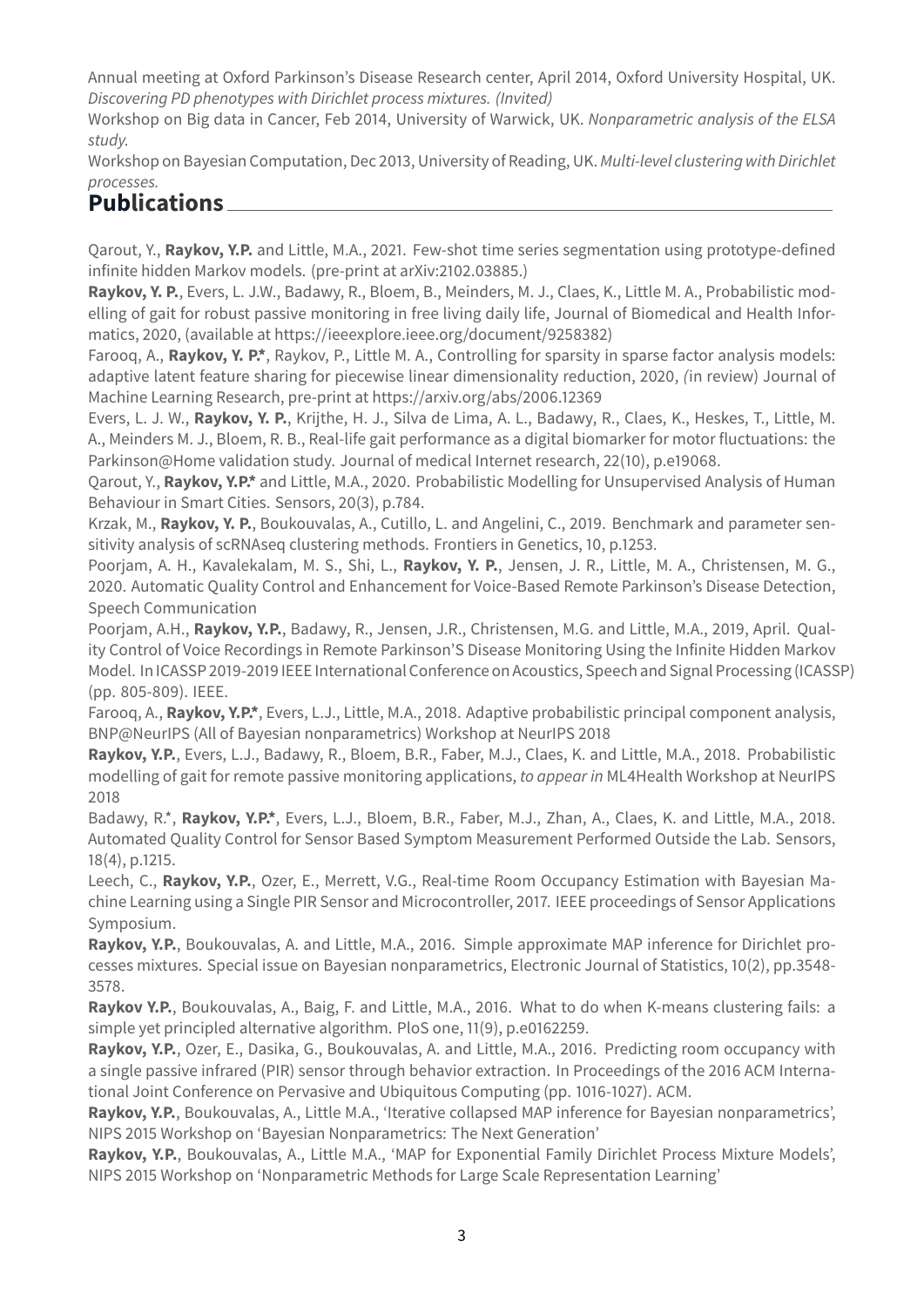### **Raykov, Y.P., Özer, E. and Dasika, G.S.** *U.S. Patent Application 15/182,901.*

ESTIMATING A NUMBER OF OCCUPANTS IN A REGION. *Arm, 2017*

# **Funded projects as an investigator**

- **The digital fingerprint of Parkinson's disease progression: development of a motor and a non-motor biomarker based on continuous, real-life monitoring. (2022-2024)** (funded by Michael J Fox Foundation, PI Prof Bastiaan R. Bloem, Radboudumc) \$800,000 collaborative project with Radboudumc, Oxford Parkinson's disease center, Google Verily, UCB Pharma and University of Birmingham. My involvement is as 0.4 FTE co-PI responsible for managing and aiding the development of machine learning pipelines for modelling gait and tremor pathologies, as well as, contextual factors affecting them in clinical trials.
- **Gait and tremor detection for Parkinson's patients in free living. (2019-2021)** *(funded by Michael J Fox Foundation 0.4 FTE) funded project aimed at developing and validation of gait and tremor modelling in free living.*
- **Gait and tremor detection for Parkinson's patients in free living. (2018)** *(funded by UCB Pharma) funded secondment (0.6 FTE, 4 months) with aim to build proof-of-concept framework for modelling symptom fluctuations of Parkinson's patients using wearable devices.*
- **Iot Platform formonitoring and assistance of people and animals. (2018-2021)***(funded by Innovate UK) 3 year KTP project aiming to build algorithmic framework that runs in real time on a Raspberry Pi hardware. The project is in collaboration with RowAnalytics and machine learning algorithms will inform a decision system making personalized health recommendations.*
- **Few shot learning framework for 3-D structure prediction of proteins. (2019)** *6 months project with Syndial ltd. The project aimed to implement proof-of-concept of a prototype system for the accurate prediction of spatial constraints in 3-D protein folding applications.*
- **Predicting and understanding debtors behaviour. (2018-2020)** *(funded by Innovate UK) 2.5 year KTP project aiming to improve predictive performance of Rimilia's AI engine. We are using transactions data from large UK and US based companies customers of Rimilia to design algorithm framework better at prediction of debtors payments and behaviours. This project has been nominated for the National KTP awards 2021.*

### **Peer-review Activity**

Reviewer for: Neural Information Processing Systems (NeurIPS), AISTATS, IEEE Signal Processing Letters, Knowledge and Information Systems (KAIS), Soft Computing, Sensors, Journal of Neural Engineering, PLoS One

## **Selected Honours & Awards**

### INTERNATIONAL

| <b>Atos IT challenge</b>                                                                                                                | Birmingham, UK  |
|-----------------------------------------------------------------------------------------------------------------------------------------|-----------------|
| FINALIST                                                                                                                                | 2017            |
| My team Astonish qualified as one of the 17 finalist out of the 77 teams that participated in the annual Atos IT challenge in 2017 with |                 |
| topic Blockchains.                                                                                                                      |                 |
| International Mathematics Tournament of the Cities                                                                                      | Sofia, Bulgaria |
| WINNER                                                                                                                                  | 2007            |
| The tournament of the cities is an annual competition co-organized by the Union of the Bulgarian Mathematicians and the Russian         |                 |
| academy of science.                                                                                                                     |                 |
| <b>DOMESTIC</b>                                                                                                                         |                 |
| <b>John Smith Research Prize</b>                                                                                                        | Birmingham, UK  |
| <b>FIRST PRIZE</b>                                                                                                                      | 2015            |

The John Smith Prize is an annual research competition for Aston Mathematics PhD students.